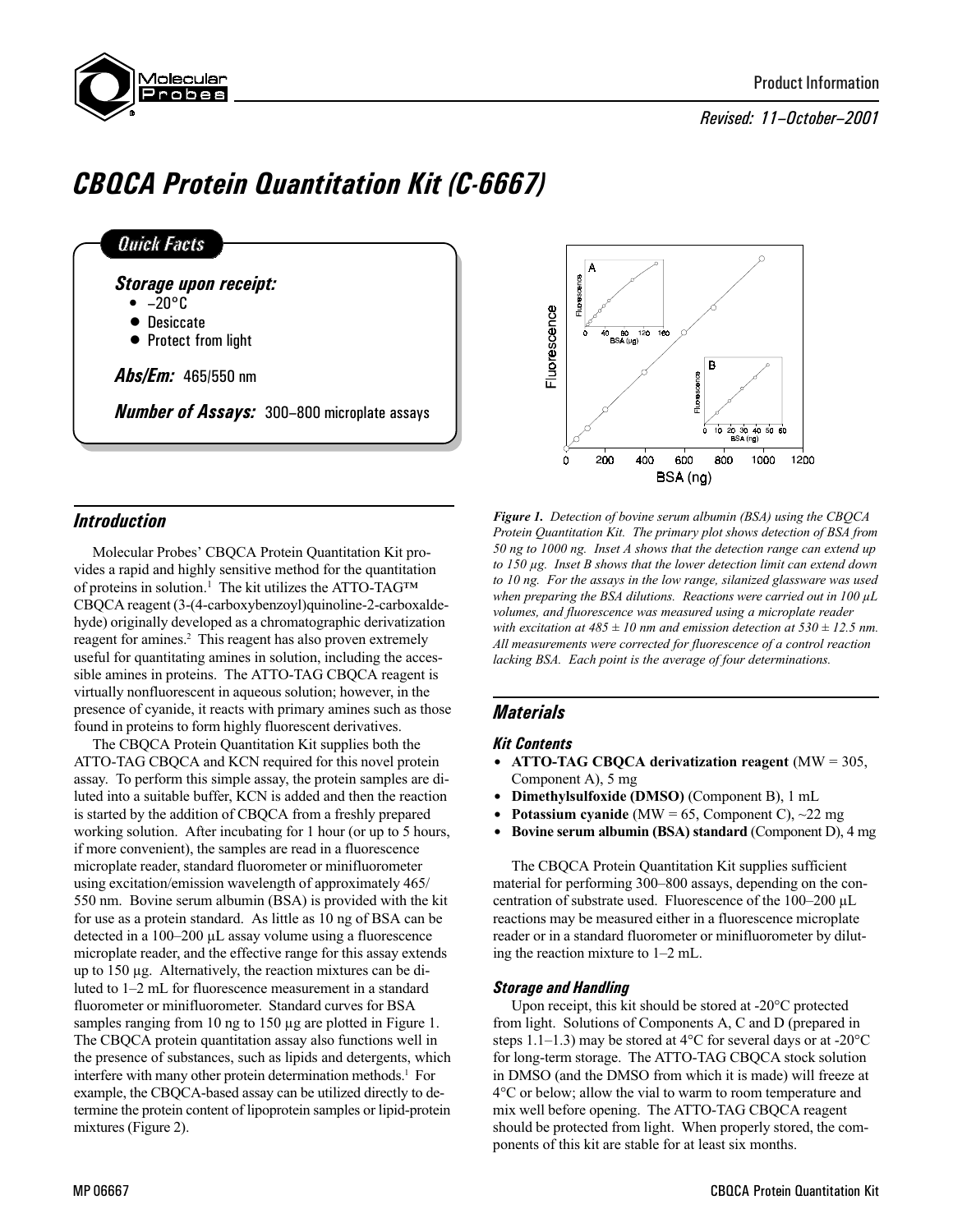

Figure 2. Application of the CBQCA-based assay for the quantitation of lipoprotein and for the quantitation of protein in a lipid-protein mixture. The protein concentrations of an LDL preparation and a bovine brain homogenate were first determined by the modified Lowry method,<sup>3</sup> using BSA as a standard. Assays were then performed using the CBQCA Protein Quantitation Kit on samples containing from 100 ng to 1000 ng protein in 0.1 M sodium borate buffer, pH 9.3, containing  $0.1\%$  Triton® X-100. Similar results were obtained without the addition of detergent (data not shown). Fluorescence was measured as described for Figure 1 and corrected for fluorescence of a control reaction lacking protein. Each point is the average of three determinations.

#### Materials Required But Not Provided

Reaction buffer is required but not provided. The protocol described below uses 0.1 M sodium borate, pH 9.3.

To prepare 100 mL of this buffer, dissolve 3.8 g of  $\text{Na}_2\text{B}_4\text{O}_7$ . 10  $H<sub>2</sub>O$  (MW 381) in about 80 mL of distilled water, adjust the pH to 9.3 if necessary and then add distilled water to 100 mL.

# Experimental Protocol

## Reagent Preparation

1.1 Prepare a 40 mM ATTO-TAG CBQCA stock solution by adding 410 µL of DMSO (Component B) to the ATTO-TAG CBQCA vial (Component A).

1.2 Prepare a ~20 mM KCN solution by dissolving the contents of the KCN bottle (Component C) in 17 mL of distilled water. Warning: Potassium cyanide is highly toxic and should be handled with appropriate caution.

1.3 Prepare a 4 mg/mL stock solution of BSA by dissolving the contents of the BSA vial (Component D) in 1.0 mL of distilled

water or 0.1 M sodium borate, pH 9.3. We recommend that you add sodium azide to a final concentration of 2 mM as a preservative. The concentration of BSA can be verified by absorbance measurement; at 280 nm a 1 mg/mL solution of BSA has an absorbance of 0.60 in a cuvette with a 1 cm pathlength.

#### Protein Quantitation

The following protocol describes a typical reaction for the CBQCA Protein Quantitation Kit. In this example, the reaction volume is 150 µL, and the reactions can be carried out in a 96 well microplate for analysis in a fluorescence microplate reader. If desired, the reaction volume can be adjusted to  $100-200 \mu L$  by changing the amount of buffer and/or protein sample added. For fluorometers that require a 1 or 2 mL volume, the reactions can be diluted after the incubation period.

The working solution of the ATTO-TAG CBQCA reagent (prepared in step 2.3) can be either 5 mM (for greatest sensitivity) or 2 mM (to maximize the number of assays). Approximately 300 assays can be performed with the 5 mM working solution, and approximately 800 assays with the 2 mM working solution. For assays of very small amounts of protein (10 100 ng), silanized glassware and pipets should be used.

2.1 Prepare the protein samples in 0.1 M sodium borate buffer, pH 9.3, to achieve a final volume of 135 µL. Always include a control with no protein added. In the presence of KCN, the ATTO-TAG CBQCA reagent reacts with the protein's accessible primary amines. The protein sample should therefore be free of ammonium salts and of contaminating amines such as Tris or glycine. In addition, thiols such as dithiothreitol or 2-mercaptoethanol at >100 µm final concentration should be avoided, as they will react with and inactivate the CBQCA reagent. Limited amounts of these contaminants can be tolerated if suitable controls are used.

2.2 Add 5 µL of 20 mM KCN (prepared in step 1.2) to each protein sample and mix well.

2.3 Allow the 40 mM ATTO-TAG CBQCA DMSO stock solution (from step 1.1) to thaw at room temperature. Prepare a 5 mM working solution (or 2 mM, see above) by diluting the stock solution in 0.1 M sodium borate buffer, pH 9.3. Each determination, including a blank and samples for a standard curve, will require 10 µL of this working solution; prepare a slight excess. This aqueous working solution of CBQCA should be used immediately.

2.4 Add 10 µL of the aqueous working solution of CBQCA to each KCN-protein sample and mix well.

Table 1. Reaction mixtures for generating a BSA standard curve.

| <b>Reaction Components</b> | <b>Amount of BSA in Reaction</b> |                  |            |             |            |            |             |
|----------------------------|----------------------------------|------------------|------------|-------------|------------|------------|-------------|
|                            | 0 <sub>ng</sub>                  | 50 <sub>ng</sub> | $100$ ng   | $200$ ng    | $400$ ng   | $700$ ng   | $1000$ ng   |
| Reaction buffer            | $135 \mu L$                      | $130 \mu L$      | 125 uL     | $115 \mu L$ | $95 \mu L$ | $65 \mu L$ | $35 \mu L$  |
| $BSA(10 \mu g/mL)$         | $0 \mu L$                        | $5 \mu L$        | $10 \mu L$ | $20 \mu L$  | $40 \mu L$ | $70 \mu L$ | $100 \mu L$ |
| <b>KCN</b>                 | $5 \mu L$                        | $5 \mu L$        | $5 \mu L$  | $5 \mu L$   | $5 \mu L$  | $5 \mu L$  | $5 \mu L$   |
| <b>CBOCA</b>               | $10 \mu L$                       | $10 \mu L$       | $10 \mu L$ | $10 \mu L$  | $10 \mu L$ | $10 \mu L$ | $10 \mu L$  |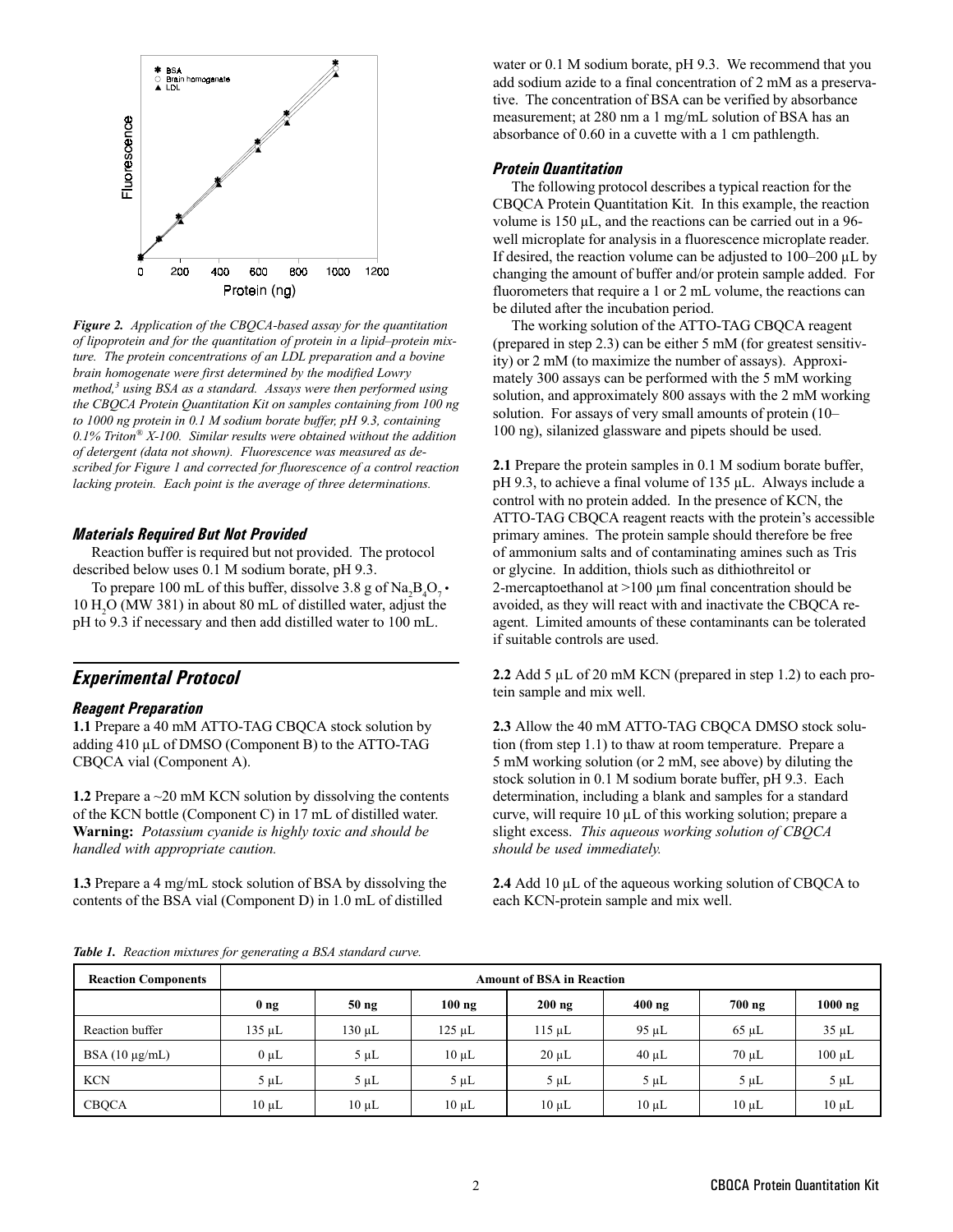

Figure 3. Effect of thiols on protein determination in the CBOCA protein quantitation reaction. BSA samples ranging from 100 ng to 800 ng were assayed in 0.1 M sodium borate buffer, pH 9.3, alone or in the presence of the indicated concentrations of DTT or DTT plus NEM. Fluorescence was measured as described for Figure 1 and corrected for fluorescence of a no-BSA control reaction of the same composition. Each point is the average of three determinations.

2.5 Protect the reactions from light, for example, by covering with aluminum foil. Incubate at room temperature with shaking for at least 1 hour.

2.6 After the incubation period, measure the fluorescence emission at  $\sim$ 550 nm with excitation at  $\sim$ 465 nm. Fluorescence may be read directly in a fluorescence microplate reader. Alternatively, the sample may be diluted in buffer to increase the volume and read in a standard fluorometer or minifluorometer. It is not practical, however, to perform the assay by adding the KCN and CBQCA working solutions directly to  $1-2$  mL of prediluted protein solutions. Set the plate reader or fluorometer for sensitivity appropriate to obtain sufficient fluorescence signal within the full measurement range. Subtract the fluorescence of the no-protein control from the fluorescence determined for each protein sample. The incubation period for the reaction does not need to be exactly 1 hour  $-$  if desired, the reactions can be incubated for up to 5 hours; however, the incubation period should be approximately the same for all samples, including standards and controls.

#### Protein Standard Curve

A reference standard curve can be generated for converting fluorescence observed in the assay to mass of protein in the sample. Ideally, the protein used for the standard curve should match the type of protein present in the experimental samples; however, as with other protein assays, BSA serves as a convenient reference standard.

3.1 Prepare a 10  $\mu$ g/mL BSA solution by diluting 10  $\mu$ L of the 4 mg/mL stock solution (from step 1.3) into 4.0 mL of reaction buffer (0.1 M sodium borate, pH 9.3, or other buffer to match the reaction conditions used for the experimental samples). If a standard curve with protein amounts greater than 1.5 µg is desired, a higher concentration BSA solution (e.g., 100 µg/mL) will also be required.

3.2 Prepare reactions containing variable amounts of the BSA standard. One possible set of reaction mixtures for generating a standard curve is presented in Table 1.

3.3 Mix and incubate the reactions, determine the fluorescence and correct for background fluorescence as described in Protein Quantitation.

3.4 Plot the corrected fluorescence versus mass of protein in the assay. An example of a more extensive standard curve is presented in Figure 1.

#### Tolerance for Additives in the Reaction

The CBQCA-based assay for protein quantitation can be performed under a wide range of reaction conditions; however, as mentioned above, amines (e.g., Tris or glycine) and ammonium ions should be avoided. The composition for no-protein control reactions and for standard curve reactions should always closely match that of the experimental samples. Figure 3 presents data confirming the assay's compatibility with concentrations of dithiothreitol (DTT) at  $\leq 100 \mu$ M and shows that the interference caused by 1 mM DTT can be blocked by the inclusion of 5 mM N-ethylmaleimide (NEM). Similar results have been obtained in experiments with 2-mercaptoethanol (data not shown). Figure 4 presents data confirming the assay's compatibility with:  $0.1\%$ Triton<sup>®</sup> X-100, 0.1% Tween<sup>®</sup> 20, 0.1% sodium dodecyl sulfate (SDS), 10% glycerol, 10% sucrose, 30% CsCl or 0.1% (15 mM) sodium azide. Triton X-100, at a concentration of 0.1%, improves the sensitivity of the assay and can be added routinely, if desired.

## **Warning**

Potassium cyanide is hazardous. Handle with extreme care. In particular, avoid exposing potassium cyanide to acid, which may cause the release of highly toxic hydrogen cyanide. Dispose of unused material in a safe and appropriate manner.



Figure 4. Tolerance for additives in the CBQCA protein quantitation reaction. BSA samples ranging from 100 ng to 1000 ng were assayed in 0.1 M sodium borate buffer, pH 9.3, alone or in the presence of the indicated additives. Fluorescence was measured as described in Figure 1 and corrected for fluorescence of a no-BSA control reaction of the same composition. Each point is the average of four determinations.